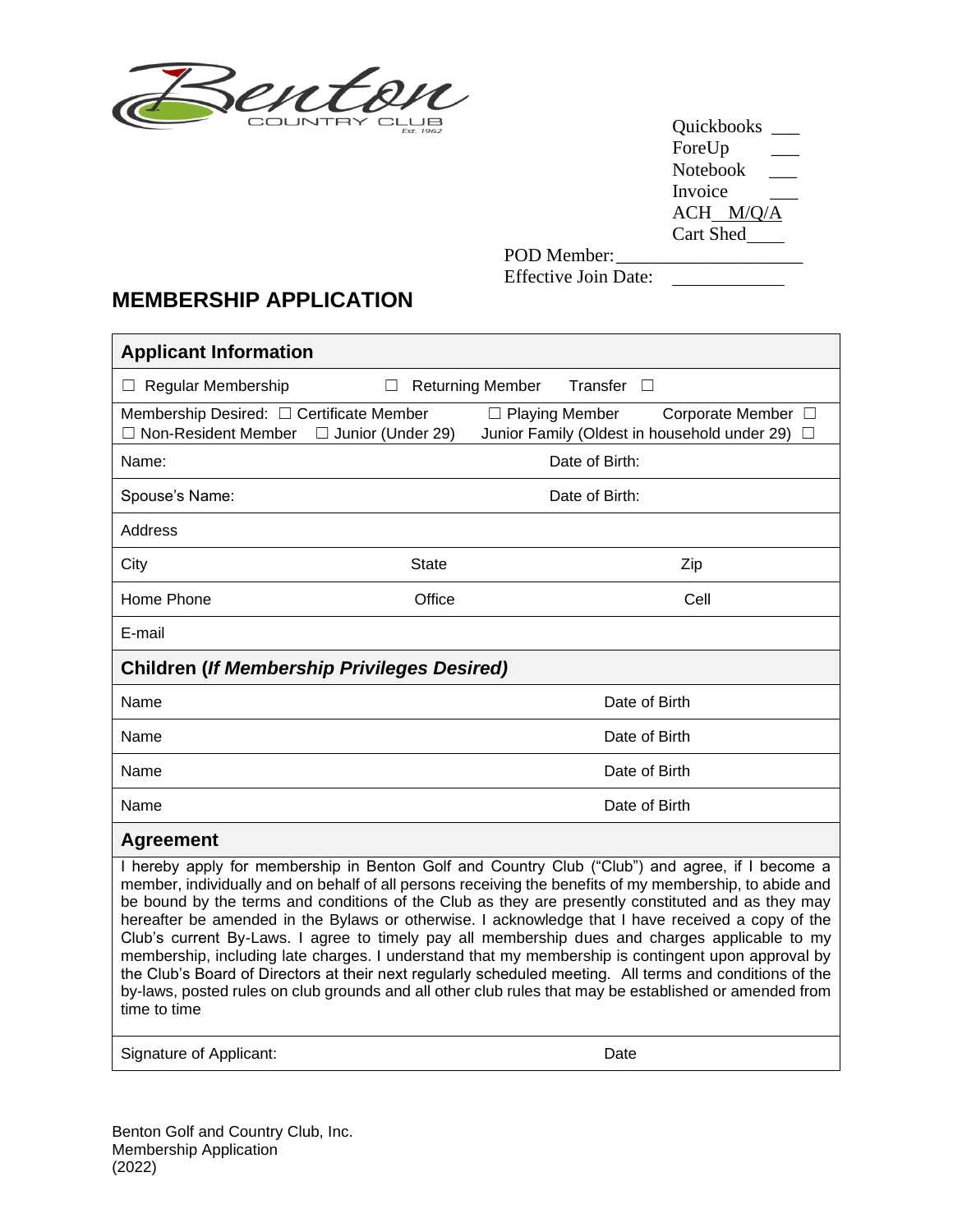

Dear Prospective Member,

On behalf of our members and staff, thank you for your interest in membership at Benton Country Club ("Club").

Since 1962, the Club has been committed to creating and maintaining a family-oriented country club for the benefit of its members. The Club is a semi-private, member-owned, nonprofit organization governed by a Board of Directors elected by its members.

Please find enclosed the Club's current membership categories and fees, general information, by-laws, and membership application.

Please fully complete the membership application enclosed and return it along with a check in the amount of the initiation fee for your desired category of membership to the Pro Shop. Your membership application will be considered for approval by the Board at its next monthly meeting. The Club will notify you of your membership status once your application is considered.

Thank you again for your interest.

Sincerely,

Benton Country Club Board of Directors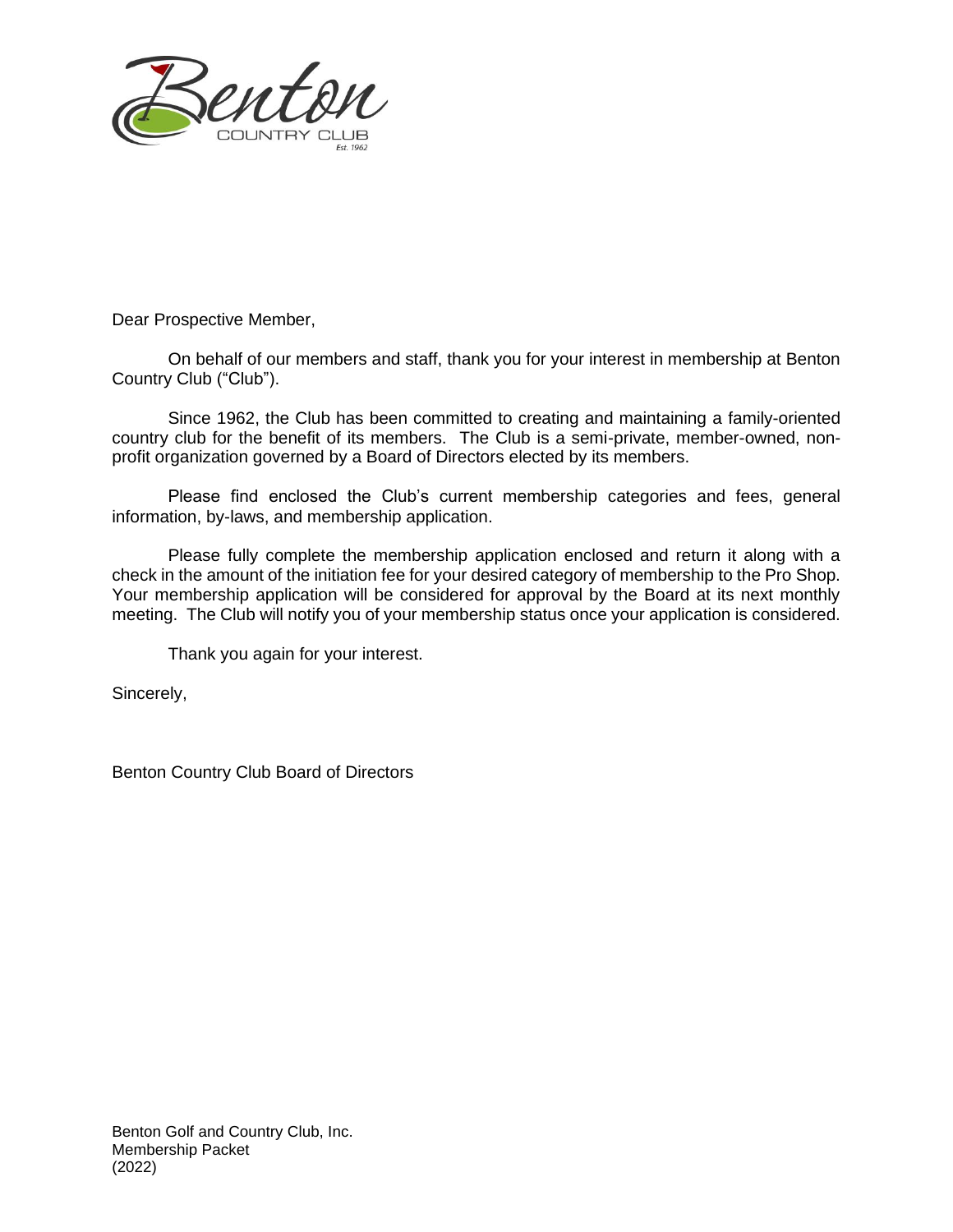

## **MEMBERSHIP CATEGORIES AND FEES**

All membership categories may enjoy all the Club's amenities, which include the 18-Hole Golf Course, Pool, and discounted Clubhouse Rental. Except for Junior Single Memberships, membership allows husband, wife and all designated single dependents under age 21 living in the household or under age 24, if the dependent is a full-time college student.

#### **Initiation Fee Established by Board**

|                  | <b>Month Cost</b><br>w tax | <b>Monthly</b><br><b>With</b><br>Cart<br><b>Shed</b><br>\$13.34<br>w tax | <b>Quarterly</b><br>with tax | Quarterly<br>with Cart<br><b>Shed \$40</b><br>w tax | Yearly<br>w tax | Yearly<br>with Cart<br><b>Shed</b><br>\$160 w<br>tax |
|------------------|----------------------------|--------------------------------------------------------------------------|------------------------------|-----------------------------------------------------|-----------------|------------------------------------------------------|
| Regular<br>\$100 | \$106.00                   | \$120.14                                                                 | \$318.00                     | \$360.40                                            | \$1,272.00      | \$1,441.60                                           |
| Pod 1 \$90       | \$95.40                    | \$109.54                                                                 | \$286.20                     | \$328.60                                            | \$1,144.80      | \$1,314.40                                           |
| Pod 2 \$80       | \$84.80                    | \$98.94                                                                  | \$254.40                     | \$296.80                                            | \$1,017.60      | \$1,187.20                                           |
| Pod 3 \$70       | \$74.20                    | \$88.34                                                                  | \$222.60                     | \$265.00                                            | \$890.40        | \$1,060.00                                           |

# **2022 Membership Prices with tax**

| Jr single | \$70 or \$74.20 w tax |
|-----------|-----------------------|
| Jr Family | \$80 or \$84.80 w tax |
| Non-      |                       |
| Resident  | \$600 or \$636 w tax  |

#### **CERTIFICATE MEMBERSHIPS**

Certificate Membership Quarterly Dues \$300.00 w tax \$318 *\*In addition to the foregoing, includes full voting privileges.*

*\*Playing memberships do not include voting privileges.*

#### **Corporate Membership**

This membership will be for business owners, companies, and their employees. Annually \$2,500.00

One full membership (Owner/President, etc.)

Their employees could play the course for \$15 per round plus cart. List of employees provided. Only 4 employees will be allowed to play at one time during the weekend and 8 may play during the weekdays (M-F) at one time.

Benton Golf and Country Club, Inc. Membership General Information (2022)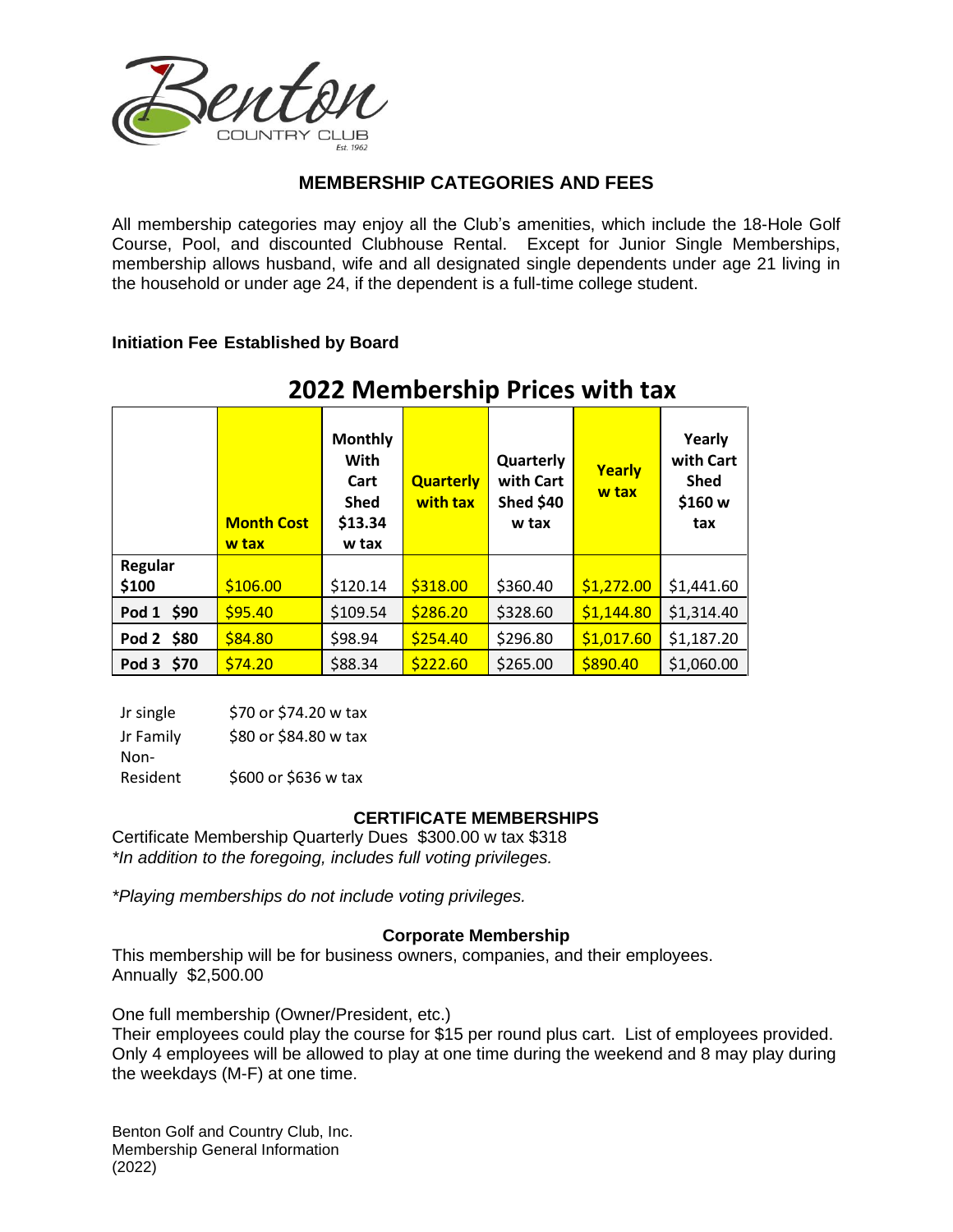

Joint Membership with Calvert City Country Club \$60 plus tax monthly.

#### **Non-Resident Membership**

Annually \$600.00 (pay up front) For members that live outside of 50-mile radius form Benton Country Club. Limited to 35 rounds annually.

### **OTHER AMENITIES**

Members may also rent, subject to availability and limitations, private cart sheds, the clubhouse banquet area (upstairs) and pool. Inquire in the pro shop for current rates, availability and specific terms or conditions \$100 to rent clubhouse/ Pool rental \$75 for members.

Cart rentals are also available to members at reduced rates, and out of town overnight house guests of members may also be eligible to join the member for golf or at the pool at discounted rates. Inquire in the pro shop for details.

All new members required to auto draft monthly/quarterly or pay annually.

Treasurer, Cathy Thompson 270-703-8290 cell [Cathythompson2714@gmail.com](mailto:Cathythompson2714@gmail.com)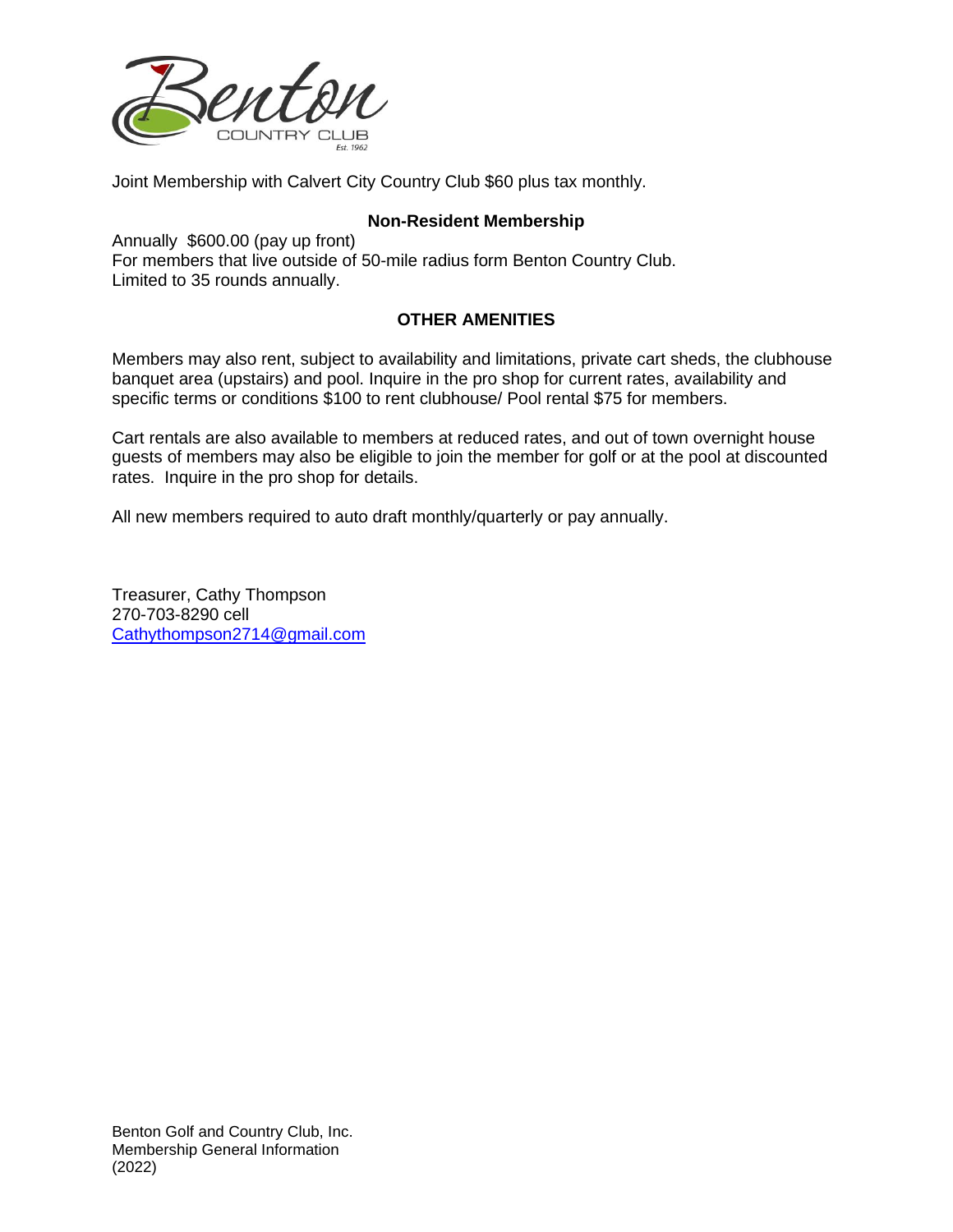

# **GENERAL INFORMATION**

**Pro Shop Hours of Operation** *(weather permitting)*

| Summer: |  | 7:30 a.m. $-5:30$ p.m. |
|---------|--|------------------------|
| Winter: |  | 8 a.m. - 4 p.m. Varies |

**Phone:** 270-527-9673 **Email: [bentoncountryclub@twc.com](mailto:bentoncountryclub@twc.com) Like us on Facebook for the latest news on club events.**

**Ladies Night** Tuesdays at 5:30 p.m. during the summer **Ladies Day** Thursdays at 9:00 a.m. during the summer **Men's Night** Thursdays at 5:30 p.m. during the summer **Couple's Twilight Golf** Friday at 5:45 p.m. during the summer

# **CLUB RULES**

- 1. Sign in at Pro Shop before play or pool use. Needed to keep non-profit status.
- 2. No more than four players may play as a group unless approved by Pro Shop
- 3. All play must start on number 1 tee unless approved by Pro Shop
- 4. No golf carts closer than 30 yards from the green unless on cart path
- 5. No pull carts or bags on greens or tees
- 6. Allow faster players to play through
- 7. Please repair ball marks and rake all bunkers
- 8. Soft spikes only, no metal spikes
- 9. Children under the age of fourteen (14) years of age are not allowed to operate golf carts unless accompanied by a member twenty-on (21) years of age or older. Individuals fourteen (14) years of age and older who do not have a valid driver's license must file a golf cart permission form with the Pro Shop or that individual will not be allowed to operate a golf cart on the premises.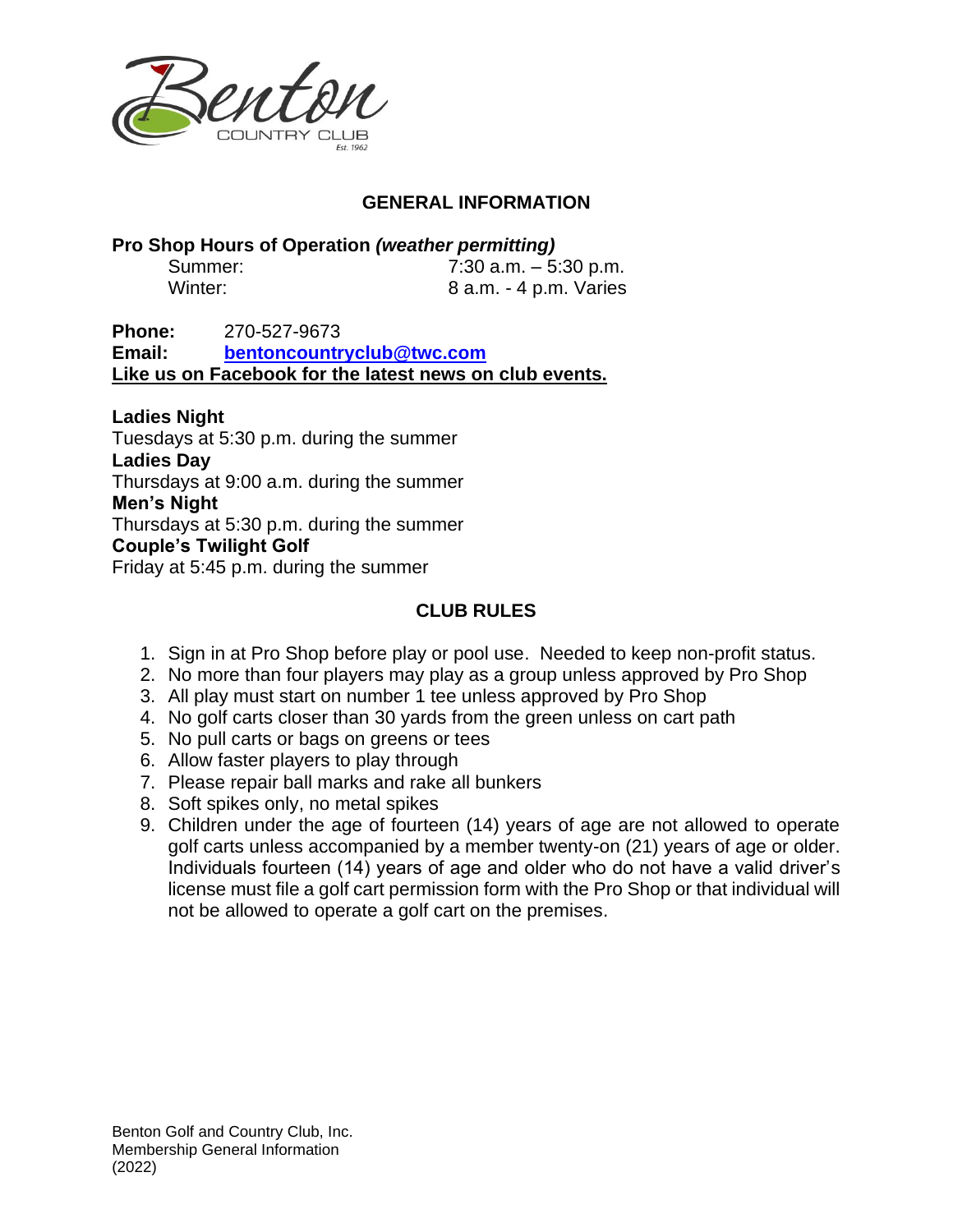# **BENTON GOLF & COUNTRY CLUB, INC. BY-LAWS As Amended on September 28, 2020**

### **ARTICLE I – NAME**

The name shall be as stated in the Articles of Incorporation, i.e. Benton Golf  $\&$ Country Club, Inc.

## **ARTICLE II – OBJECTIVES AND PURPOSES**

The objectives and purposes of this organization shall be as follows:

A. To create and maintain a family-type country club for the benefit of the membership.

B. To encourage and promote recreational and social activities and programs of interest to the membership.

C. To lease, purchase, operate, and maintain the buildings, grounds equipment, and all facilities necessary [for an] and incidental to the club programs: and

D. To conduct all activities in a manner compatible with high standards of family living, with attention to safety, respect, and enjoyment for all within the operating guidelines.

#### **ARTICLE III – MEMBERSHIP**

A. Benton Golf & Country Club, Inc., hereinafter referred to as the "Club" will be owned and operated by one hundred seventy-five (175) certificate members pursuant to KRS 273.187. A certificate member in the Club will be signified by a certificate that evidences membership pursuant to KRS 273.187 and shall be subject to the following:

1. All persons, or any certificate member of their family, who have activated their certificate membership by using either golf, pool or tennis facilities will thereafter pay annual dues unless suspended by the Board.

2. Those certificate members who have not activated their certificates, will be exempt from annual dues, until such time as they or any member of their family activate said certificates by playing, or until said certificate is transferred to another certificate member.

3. New certificate membership purchase or any certificate transfer shall have prior approval of the Board with all conditions known and arrangements made for any delinquent payments and shall be conducted by the Secretary as outlined in ARTICLE IV – OFFICERS, DUTIES AND ELECTIONS.

4. (a). Persons entitled to play on a certificate membership and playing membership shall include husband, wife, and all single dependents under twentyone (21) years of age, living in the same household. In the case of a full-time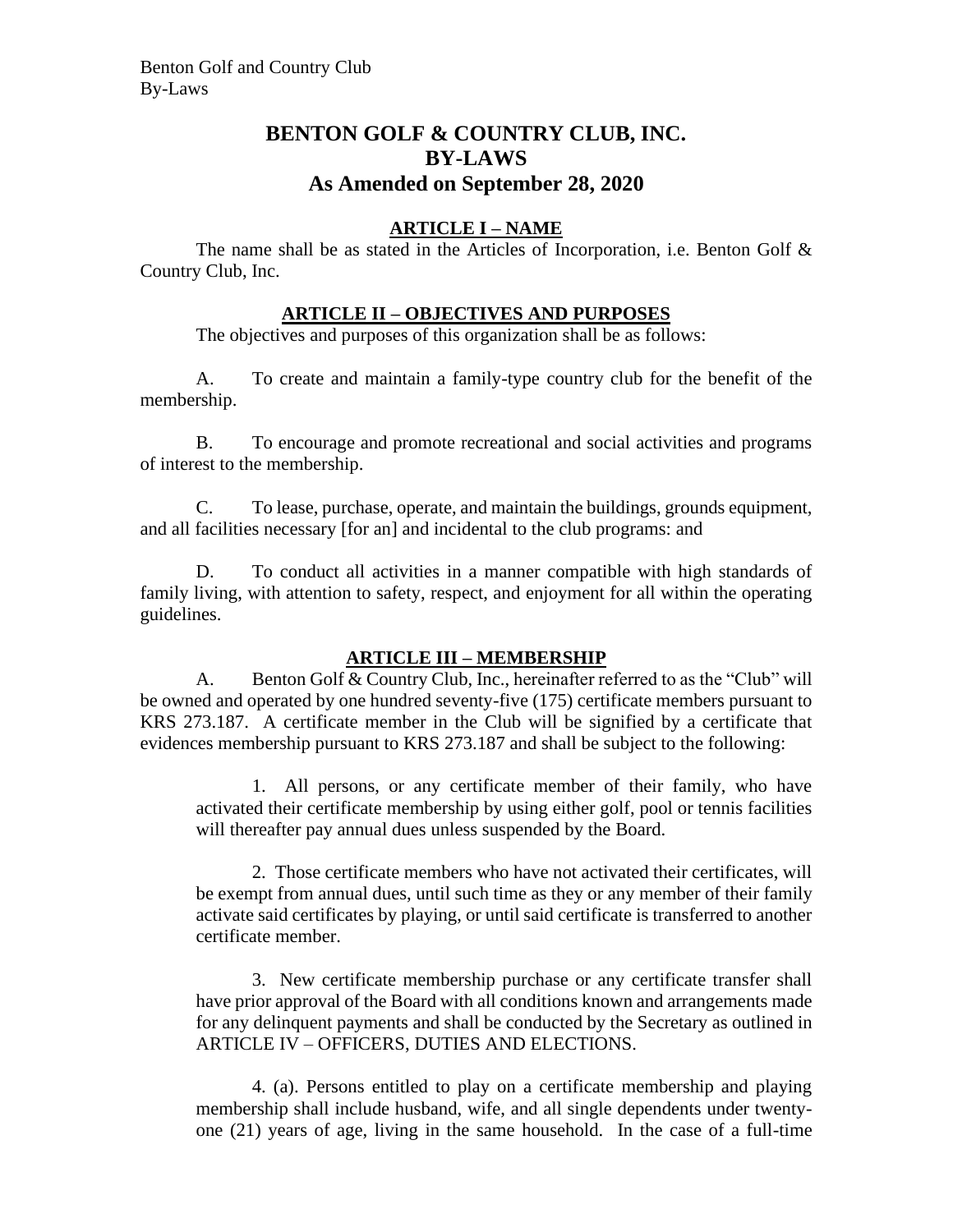college student, he/she may play until graduation or until December 31, of the year of his/her  $24<sup>th</sup>$  birthday, which is sooner.

4. (b) It is the policy, effective February 1, 2008, that a dependent of the holder of a certificate membership or playing membership in good standing will be entitled to have the Club initiation fee waived if dependent joins the Club as a playing member within 60 days after reaching the age of 21 and living in his/her parents household, or within 60 days of leaving a parents' household and over the age of 18. In the case of a full-time student, he/she may join the Club as a playing member within 60 days after graduation or December 31 of the year of his/her 24<sup>th</sup> birthday, whichever is sooner, and the initiation fee shall be waived. These dependents shall begin paying dues on their own playing membership immediately. However, one day past 60 days of above requirements, the dependent of a membership will be required to pay the initiation fee, if applicable, with no exception.

5. It is the policy of the Club that no certificate membership be allowed to be made inactive, except as set out in Article V.

6. Any current inactive certificate membership cannot be deeded, sold, transferred or otherwise conveyed to another as an inactive certificate, except between husband and wife, further except and subject to Article V.

7. The Club may purchase the certificate of any certificate member that wishes to leave the Club, in addition to the provisions or rights set forth in Article V.

8. In the event of dissolution of marriage, the certificate membership shall be assigned to a spouse, and the other spouse may obtain a playing membership without initiation fee.

B. There is hereby authorized a Playing Privilege, also referred to as a "playing membership" herein, which will entitle the holder thereof to use the facilities of the Club, attend meetings, and serve on committees. The terms of Article III.A.4(a) and 4(b) shall apply to a playing membership. All holders of a playing membership shall be subject to such rules and regulations as the Board may from time to time subscribe. They will at all times be subject to the following:

1. An initiation fee as determined and set at the discretion of the Board of Directors, if any.

2. Annual dues shall be paid which shall not be less than annual dues paid by certificate members.

3. A maximum of three (3) holders of a playing memberships may serve on the Board of Directors at the same time if elected by the certificate members. There shall be no more than one (1) playing member serving in any class of directors to expire in any particular year. If more than one (1) of the playing members are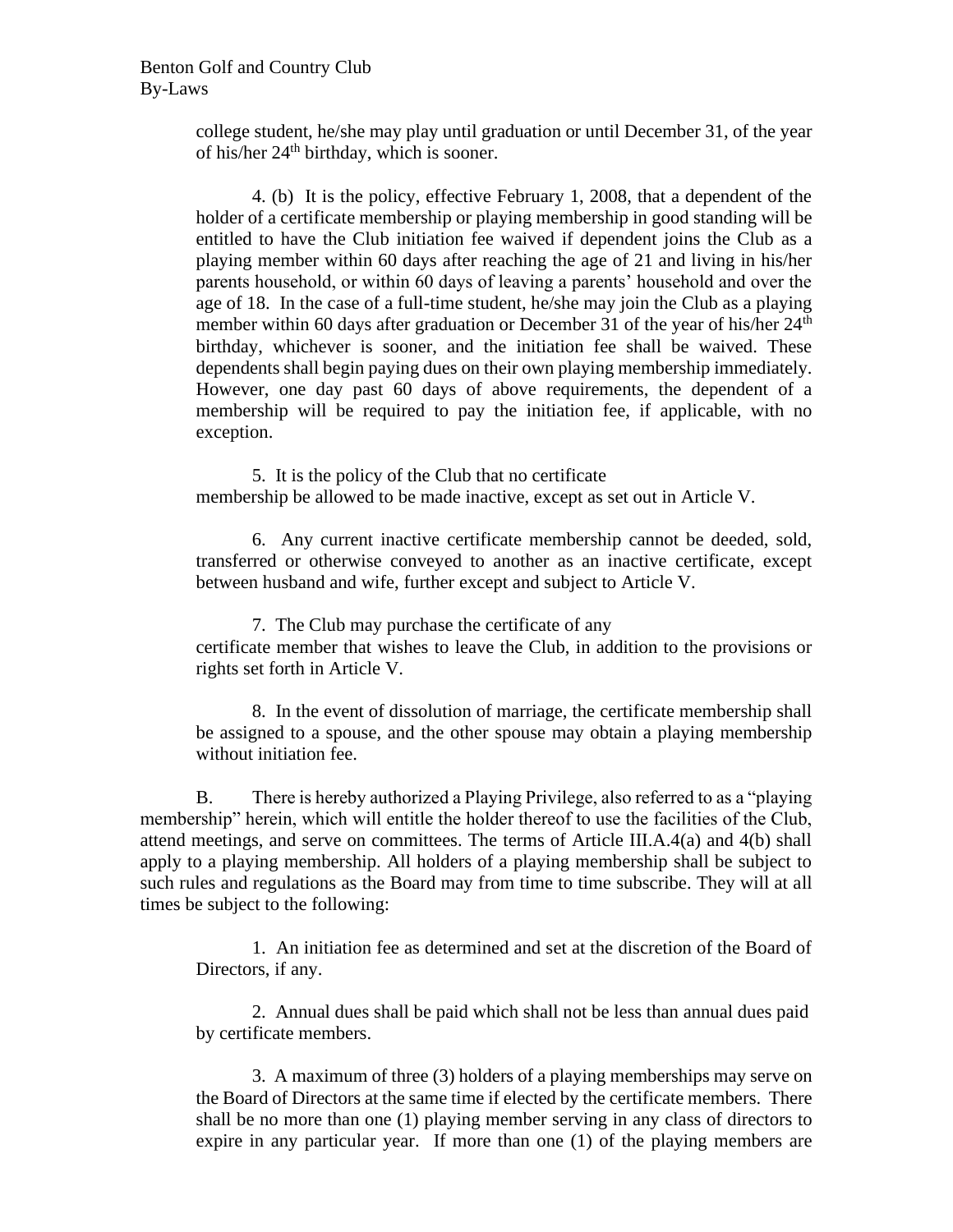nominated to fill a Board vacancy, only the member receiving the most votes necessary to fill the vacancy may serve on the Board of Directors. The playing member will only become a member of the Board of Directors if the playing member receives more votes than the certificate members being nominated.

4. The Board of Directors shall have the right to determine the number of Playing memberships to be sold and shall have the absolute right to terminate any playing memberships at the end of any calendar year.

C. There is hereby authorized a "Junior Single Playing Privilege" and "Junior Family Playing Privilege", as hereafter defined, and collectively referred to as "Junior Privilege." All the terms and conditions applicable to the holder of a Playing Privilege, as set forth in these By-Laws, shall apply to the holder of a Junior Privilege, except

1. Annual dues may be set less than annual dues paid of certificate and playing. Annual dues of Junior Privilege members shall be set and determined in the same manner as annual dues for certificate and playing;

2. When the holder of a Junior Privilege no longer qualifies for a Junior Privilege based on the age requirements applicable thereto, the Junior Privilege membership shall automatically convert to a Playing Privilege membership.

3. The husband, wife, child and single dependents, of a Junior Single Playing Privilege member are not entitled to use the Club facilities as part of the membership, nor are they entitled to use the Club facilities as "guests" to the extent doing so would allow them a discounted price or rate.

#### *Definitions:*

**"Junior Single Playing Privilege"** means one (1) individual under the age of twenty-nine (29) years, whose husband, wife, child and single dependents, are not entitled to use the Club facilities based on their membership, nor are they entitled to use the Club facilities as "guests" to the extent doing so would provide them a discounted "guest" price or rate.

**"Junior Family Playing Privilege"** is the same as a Playing Privilege under this Article III except, in the case of married persons, both spouses are under the age of twenty-nine (29) years, or in the case of a single person that person is under the age of twenty-nine (29) years.

4. "Corporate Membership" is defined as one membership for business owners/presidents, companies, and their employees. The owner/President will be paid annually for one full membership. Under this membership their employees could play our course by tee time only and would pay a discounted fee per round plus any cart fees that would be applicable. A list of employees that will be eligible for play shall be provided to Benton CC. Only 4 employees will be allowed to play the course at one time during the weekend. A maximum of 8 employees will be allowed at one time to play during the week (M-F).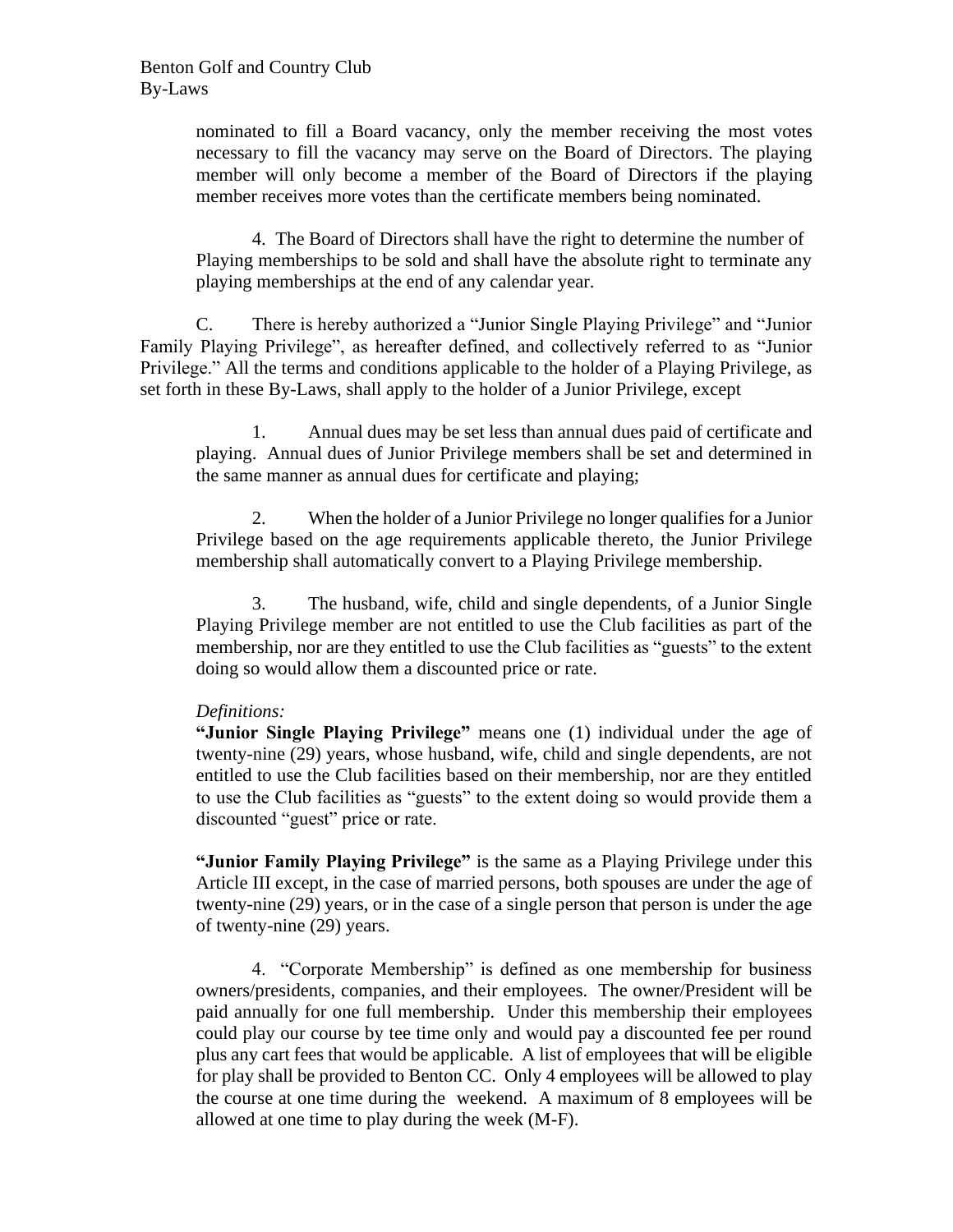5. A nonresident membership would be for members that live outside 50 mile radius from Benton CC. A non-resident member must pay upfront. A limit of 35 round annually will be allowed.

D. Membership in the Club shall be terminated or suspended by an 8 of 11 majority vote of the Board of Directors for the following reasons:

- 1. Conduct unbecoming a member of this family-type organization.
- 2. Delinquency in payments.
- 3. Violation of established rules.

The Membership Committee shall investigate all complaints and violations and notify the offending individual, or if a minor, the parent or guardian [member] of pending action. The offending individual [member] shall be given an opportunity to discuss the situation at a Board of Directors' meeting. Depending upon the severity of the infraction, the Board may choose to admonish in writing, suspend all privileges for a period of time, or terminate the individual's privileges [membership]. Repeat infractions shall be dealt with accordingly and all terminated individuals [members] will not be considered for future membership for a period of one (1) year. A terminated individual member shall forfeit to the Club all rights and interests in the Club and Club's property. A certificate member will be allowed thirty (30) days to sell the certificate privately, [or] turn the certificate over to the Club for the current market price as determined by the Board of Directors, or continue to pay dues allowing non-terminated individuals playing under that membership to continue to have Club privileges.

## **ARTICLE IV – OFFICERS, DUTIES AND ELECTIONS**

A. The active management of the affairs of the Club shall be vested in the Board of Directors, herein called Board.

1. The Board members shall be eleven (11) in number and consist of nine (9) elected Board Members and two (2) selected Board Members from the Ladies Golf Association. All will serve three-year terms.

2. Vacancies in the Board membership, caused by death, resignation, or otherwise, shall be filled for the duration of the unexpired term of the Board member by vote of the Directors.

3. No person shall serve more than two (2) consecutive terms on the Board of Directors, except the two (2) selected Board Members from the Ladies Golf Association if approved by the nine (9) elected Board Members. After being off the Board for a period of one (1) year, the person may then be re-elected for another term or terms to the Board of Directors.

B. The elected Directors at their first meeting following their election shall elect from their group a President, Vice-President, Secretary, and Treasurer with the following duties:

1. The Officers and Directors of the Club shall be responsible for conducting the Club activities and business in keeping with the objectives of the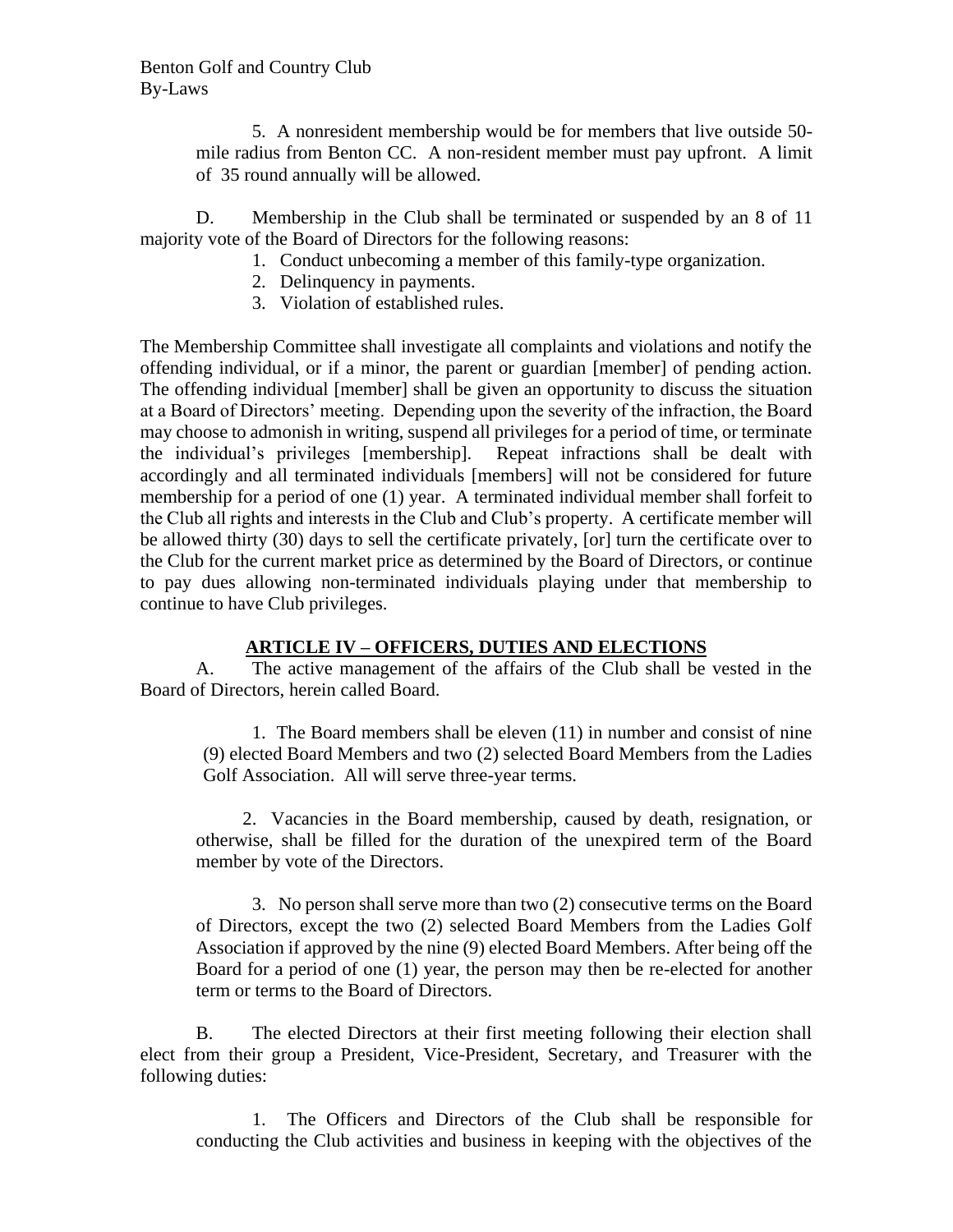Club, control the property and assets, receive and redress complaints, admit, suspend, terminate, and do all things necessary and requisite for the proper management of the Club. The Board shall have all powers necessary for the efficient operation of the Club, except the power of assessment which shall be governed by ARTICLE V – DUES AND ASSESSMENTS of these By-Laws.

2. The President shall be the principal executive officer of the Club. He/She shall preside at all meetings of the membership and The Board of Directors, shall sign the records thereof, and together with the Secretary, shall sign all contracts, leases, notes, and other legal instruments or papers executed by the Club. He shall also perform generally all the duties performed by Presidents of like-organizations and he shall with the approval of the Board of Directors, appoint the chairman of all committees and shall be a member ex-officio of all committees except the nominating committee.

3. The Vice-President shall perform the duties of the President in case of the absence or disability of the latter. In the event both President and Vice-President are absent or unable to perform their duties, the membership or Board of Directors, as the case may be, may appoint a President Pro Tempore.

4. The Secretary shall keep Minutes of all the proceedings of the membership and Directors' meetings and make a proper record of the same, which shall be attested by him/her. He/she shall keep such records as may be required of him by the Board of Directors. He/she shall issue and attest all certificates, contracts, leases, notes and other legal instruments or papers executed by this Club. He/she shall generally perform such duties as may be required of him/her by the membership or Board of Directors.

5. The Treasurer shall receive and have in charge all money of the Club. He/she shall keep an accurate record of receipts and expenditures, shall pay out funds only as authorized by the Board of Directors, and shall present a statement of accounts at each meeting of the Directors and/or of the membership. He/she shall make a full financial report at the Annual Membership Meeting.

6. The President and Secretary shall be the proper persons to sign and issue all contracts, leases, notes and all other legal instruments or paper executed by this Club and upon which the Club is to be bound. Legal instruments relating to this Club shall be executed by the President and Secretary only after prior approval by a majority vote of the Board of Directors.

7. The Officers and Directors shall not obligate the Club for any expenditure of more than Thirty-five Thousand Dollars (\$35,000) in any one transaction or on any one item except by majority vote of the membership present in a regular or special meeting.

C. Election of Directors shall be by secret ballot at the annual meeting of the membership. At least fourteen (14) days prior to the date of the annual meeting, the President shall appoint a nominating committee. This committee shall have the duty to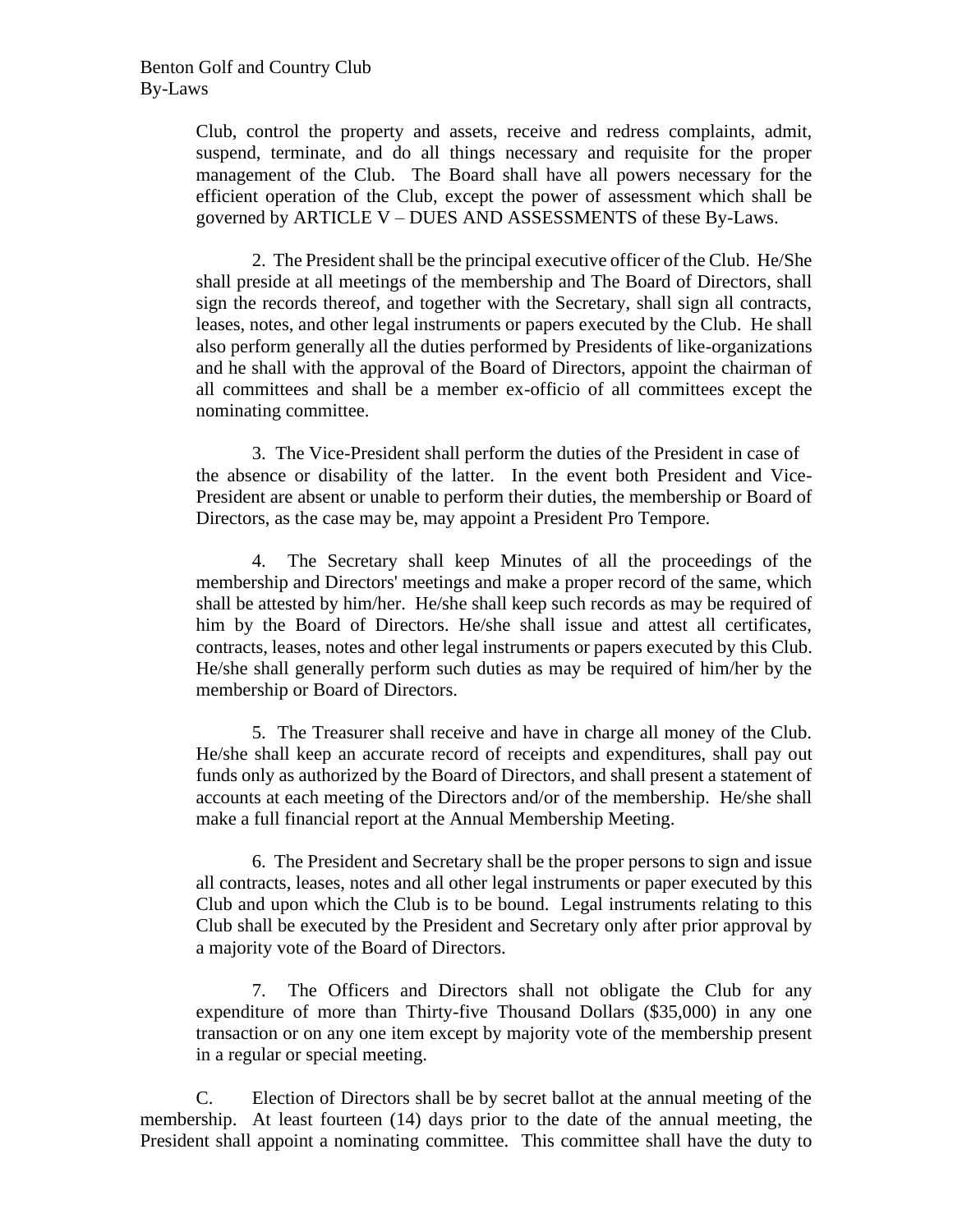Benton Golf and Country Club By-Laws

select and present to the annual meeting of the membership nominees to fill vacancies in the Board of Directors. The name of any member in good standing may be nominated by the Committee, except that no person may be nominated who has not agreed to serve on the Board of Directors. Nominations for membership on the Board of Directors may also be made from the floor provided the person nominated is present and agrees to the nomination.

#### **ARTICLE V - DUES AND ASSESSMENTS**

A. Dues shall be charged to all members using the privileges of the Club facilities.

 1. The dues and/or assessments imposed by this article shall be recommended by the Board of Directors and approved or modified by a two-thirds (2/3) majority vote of the membership at the annual meeting.

 2. A revision of dues and/or assessments may be enacted at a special meeting of the membership only if each member is notified in writing at least even (7) days prior to the date, time and place of the meeting.

 3. When such assessment is levied in accordance herewith, the failure of any member to pay such assessments shall be the same as failure to pay regular annual/quarterly dues.

4. Membership dues, which includes for purposes of this Article all cart shed fees or other fees owed by a member to the Club, are the primary source of revenue to operate and maintain the Club, therefore payment of membership dues is imperative and the provisions hereunder concern payment of membership dues, particularly the consequences for failure to timely pay membership dues. To the extent of having been amended or added to this Article, the following provisions shall take effect April 18, 2010, and be applied prospectively from said date:

a. Membership dues are due and payable on the first  $(1<sup>st</sup>)$  day of the month, in the minimum amount of the monthly dues. However, billing for membership dues will only be sent to the membership quarterly and thus annual or quarterly payment of membership dues is recommended and encouraged to prevent dues from becoming delinquent. It shall be the responsibility of each member to ensure their membership dues are timely paid and current.

b. Membership dues shall be delinquent fifteen (15) days following the date the membership dues become due and payable, as outlined herein, and a delinquency charge of Sixteen Dollars and 50/100 (\$16.50) shall then be assessed to the member. A member whose membership dues are delinquent shall immediately have all Club privileges suspended, including those entitled to play on a membership, until the member's outstanding membership dues and delinquency charge(s) are paid in full.

c. When a member's membership dues are not paid within forty-five (45) days following the date the membership dues become due and payable, as outlined herein, including payment of all the delinquency charges, a second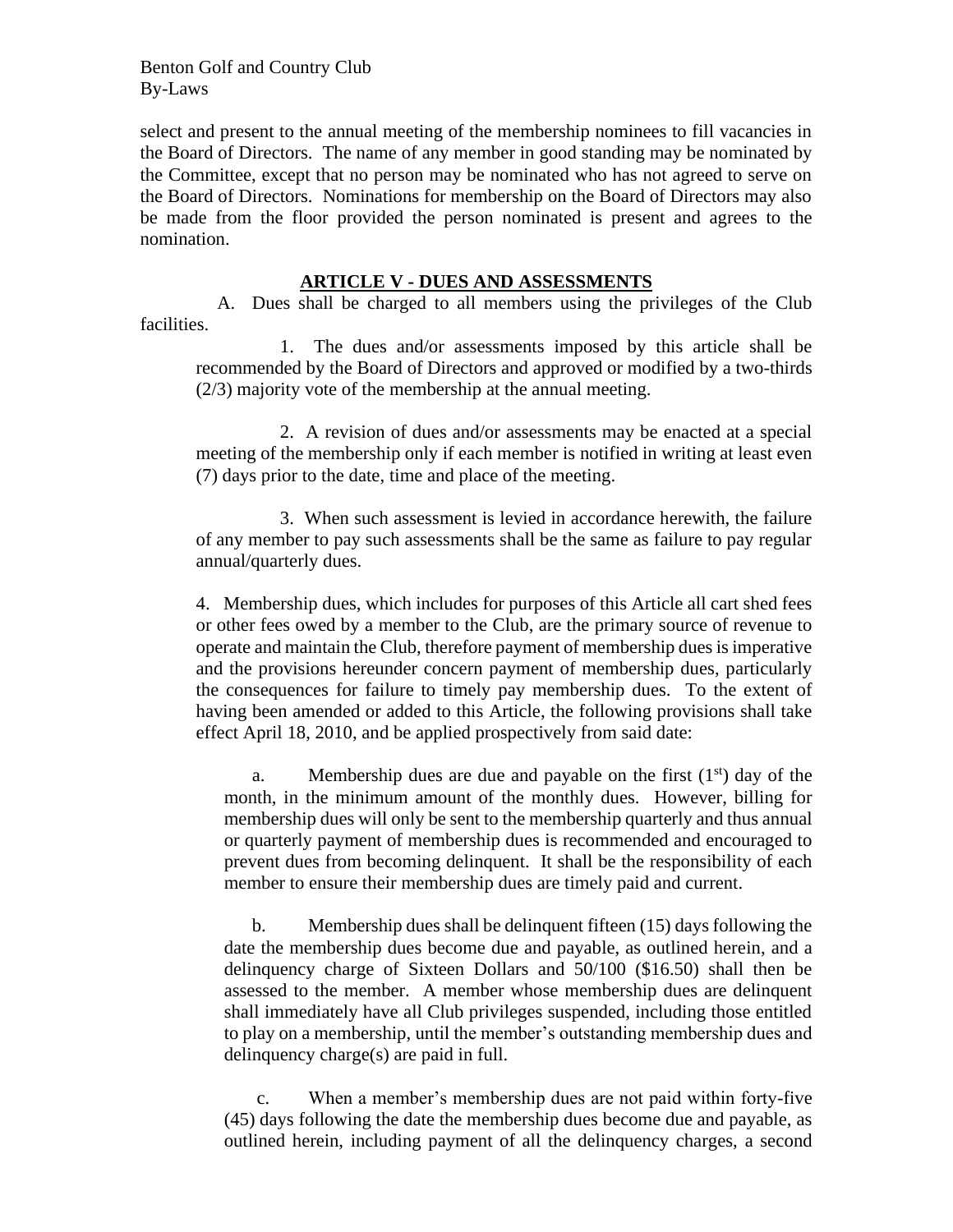delinquency charge of Sixteen Dollars and 50/100 (\$16.50) shall be assessed to the member and the member's name may be put onto a written list of delinquent memberships, which list may be posted in the Club pro-shop or clubhouse.

d. When a member's membership dues are not paid within sixty (60) days following the date the membership dues become due and payable, as established herein, including payment of all delinquency charges, the member's membership shall terminate.

i. A certificate member, whose membership is terminated for reasons stated above, shall continue to have the member's account assessed with monthly membership dues and delinquency charges after the date of termination. When the outstanding account balance of the certificate member equals or exceeds Five Hundred Dollars (\$500.00), the Board shall cancel the certificate with the certificate being effectively redeemed by the Club and available for reissue. At any time prior to a certificate member's certificate being cancelled and redeemed by the Club, the certificate member shall be entitled to pay all accrued membership dues and delinquency charges and upon such payment their certificate membership shall be reinstated.

ii. A playing member whose membership is terminated or a certificate member whose membership is terminated, and certificate cancelled and redeemed, by reason of sixty (60) days delinquency as outlined above, shall be subject to the following conditions:

> 1. Ineligible to become a member of the Club or to use the Club pool or golf facilities as a either a dependent/family of another member or under any "guest privileges" of a member for a period of one year (1) from the date of termination.

> 2. Ineligible for any reduced initiation fee(s) or other 'membership drive incentive,' for a period of two (2) years from the date of termination. 'Membership drive incentives' shall be any discounts, waiver of costs or dues, or anything of value offered for a limited time and for the primary purpose of inducing prospective members to join the Club.

e. Members, with a current account, may terminate their membership by providing written notification of the member's intent to terminate membership to the Treasurer and the Board at least five (5) days prior to their membership dues being delinquent, as established herein, and the terminating member's Club privileges shall immediately cease, including those of persons entitled to play on a membership.

i. A playing member terminating their membership by written notification, as stated above, shall be subject to the following conditions: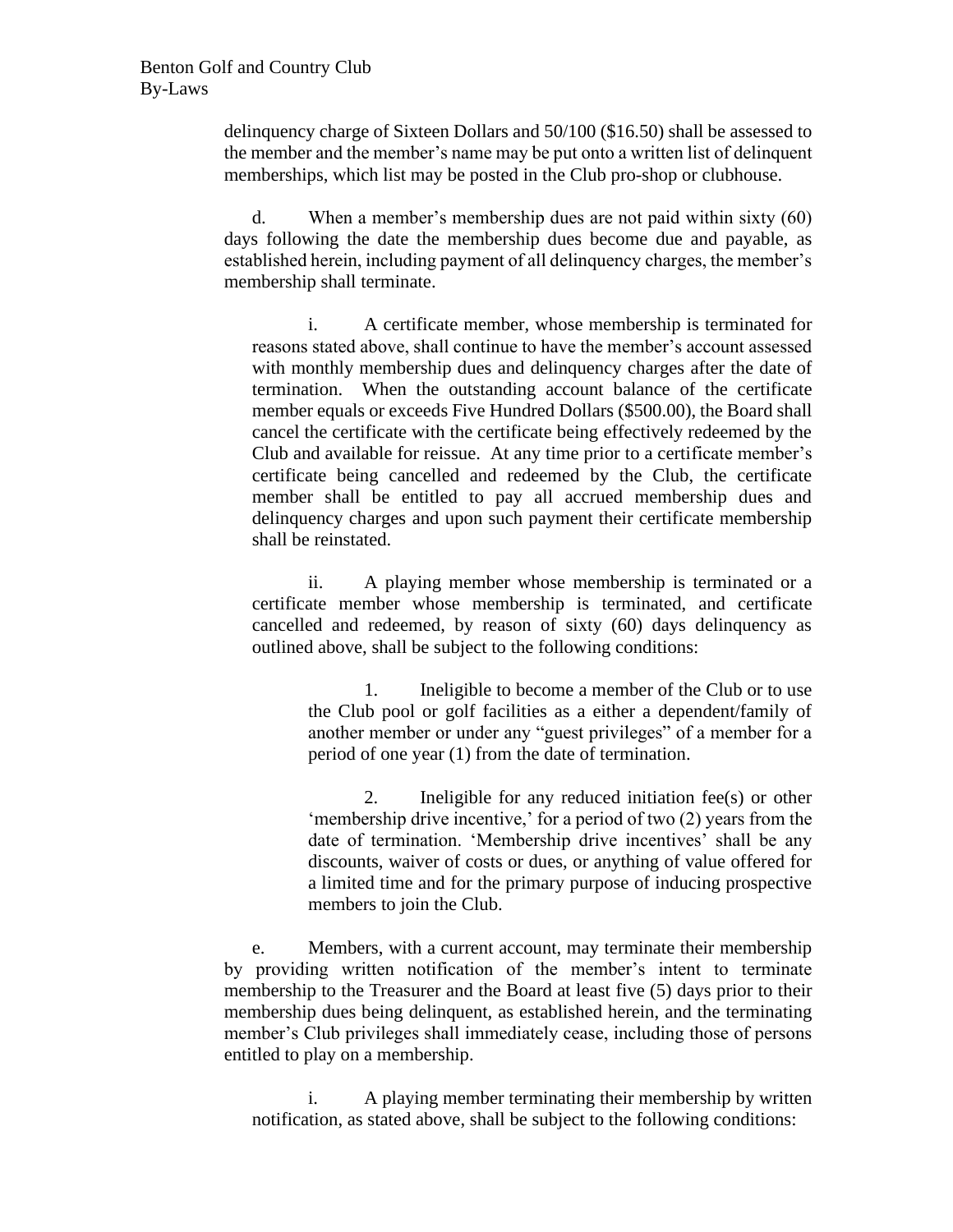1. Any pre-paid dues will be prorated, and the unused portion returned to the member.

2. For a period of three (3) months immediately following the date of termination, reinstatement of membership will be considered, by the Board, without the requirement of payment of initiation fees, by a payment in an amount equal to the amount of dues the member would have paid, had membership never been terminated. Upon the expiration of three (3) months immediately following the date of termination the member shall be subject to all terms and conditions of reinstatement, including the conditions stated herein.

3. Ineligible to reinstate membership under any reduced initiation fee(s) or other 'membership drive incentive,' for a period of ten (10) months from the date of termination. 'Membership drive incentives' shall be any discounts, waiver of costs or dues, or anything of value offered for a limited time and for the primary purpose of inducing prospective members to join the Club.

4. If membership is terminated on or after October 1<sup>st</sup> and before November  $30<sup>th</sup>$  of any year, the terminating member shall be ineligible for membership until June  $1<sup>st</sup>$  of the following year. Except a member terminating on or after October  $1<sup>st</sup>$  and before November  $30<sup>th</sup>$  of any year may pay, in addition to all other initiation fees and costs of membership, an amount equal to two (2) months membership dues, as of the date of termination, and be eligible for membership at any time, subject to all other conditions of a terminating member.

ii. A certificate member terminating their membership by written notification, as stated above, shall be subject to the following conditions:

1. The certificate member's account shall continue to be assessed with monthly membership dues from the date of termination and when the certificate member's account balance equals or exceeds Five Hundred Dollars (\$500.00), the Board shall cancel the certificate, with the certificate being effectively redeemed by the Club and available for reissue. At any time prior to a certificate member's certificate being cancelled and redeemed by the Club, the certificate member shall be entitled to pay the account balance and reinstate their certificate membership.

f. Any member entering active duty of the Armed Forces may, upon application to the Board, be relieved of the necessity of paying membership dues, providing the member or those entitled to membership, do not use the Club or its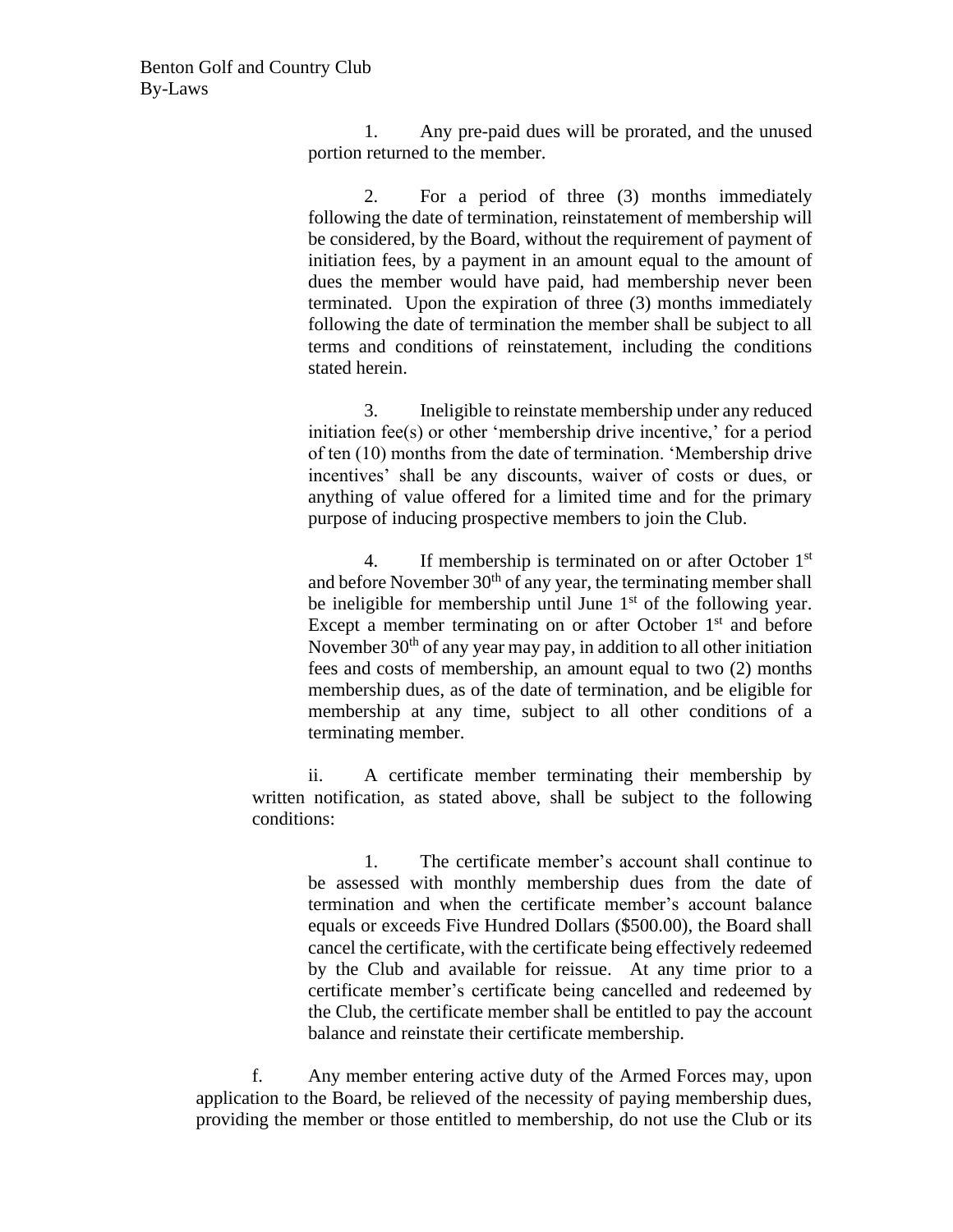#### Benton Golf and Country Club By-Laws

facilities, except if on leave for less than fourteen (14) days and for no more than two (2) times per year.

B. In order to resolve an extensive accumulation of past due and/or outstanding debts/accounts of members in bad standing, the following provisions are implemented and effective April 18, 2010:

1. Within sixty (60) days, from the effective date above, any member in bad standing with outstanding debts/accounts shall be entitled to pay the currently outstanding debts or accounts in full, without additional penalty or charge, and be reinstated as a member in good standing.

2. Within sixty (60) days, from the effective date above, any member in bad standing with outstanding debts/accounts may provide the Board with written notification of a request to come before the Board and address resolution of the member's bad debt, and the Board shall schedule a date and time for meeting with the member to address resolution of the bad debt, notifying the member of the same.

a. In an aforementioned meeting with a member to address resolution of the member's bad debt, the Board shall, by majority vote, either establish a plan for resolution of the member's bad debt or determine no resolution plan can be established and the debt is subject to all other provisions concerning bad debt.

i. Any plan of resolution of a member's bad debt established by the Board shall provide no longer than six (6) months for resolution of the bad debt, and shall require any non-compliance with the plan, by the member, result in immediate termination of the plan.

3. Upon the expiration of sixty (60) days, from the effective date above, all members in bad standing, being those with past due and outstanding debts or accounts shall be terminated in accordance with the provisions of Article V.A.4., for non-payment and shall be subject to all conditions of such termination.

C. The provisions and conditions of Article V are non-exclusive and shall be applied in conjunction with each part of said Article and other Articles of the By-laws, when applicable and to the extent possible.

D. As used in Article V herein, for purposes of ceasing or suspending Club privileges the term "member(s)" shall include all persons entitled to play on a membership as provided in Article III.A.4.(a), but for all other purposes the term "member(s)" shall be limited to the person(s) registered as the member and their spouse, so long as the spouse remains married to the member.

## **ARTICLE VI - MEETINGS**

A. The annual meeting of this Club shall be held on the <u>last</u> Monday of September of each calendar year. This is the annual business meeting for the Club and open to all subjects (i.e. dues, assessments, by-law changes) for discussion and/or approval.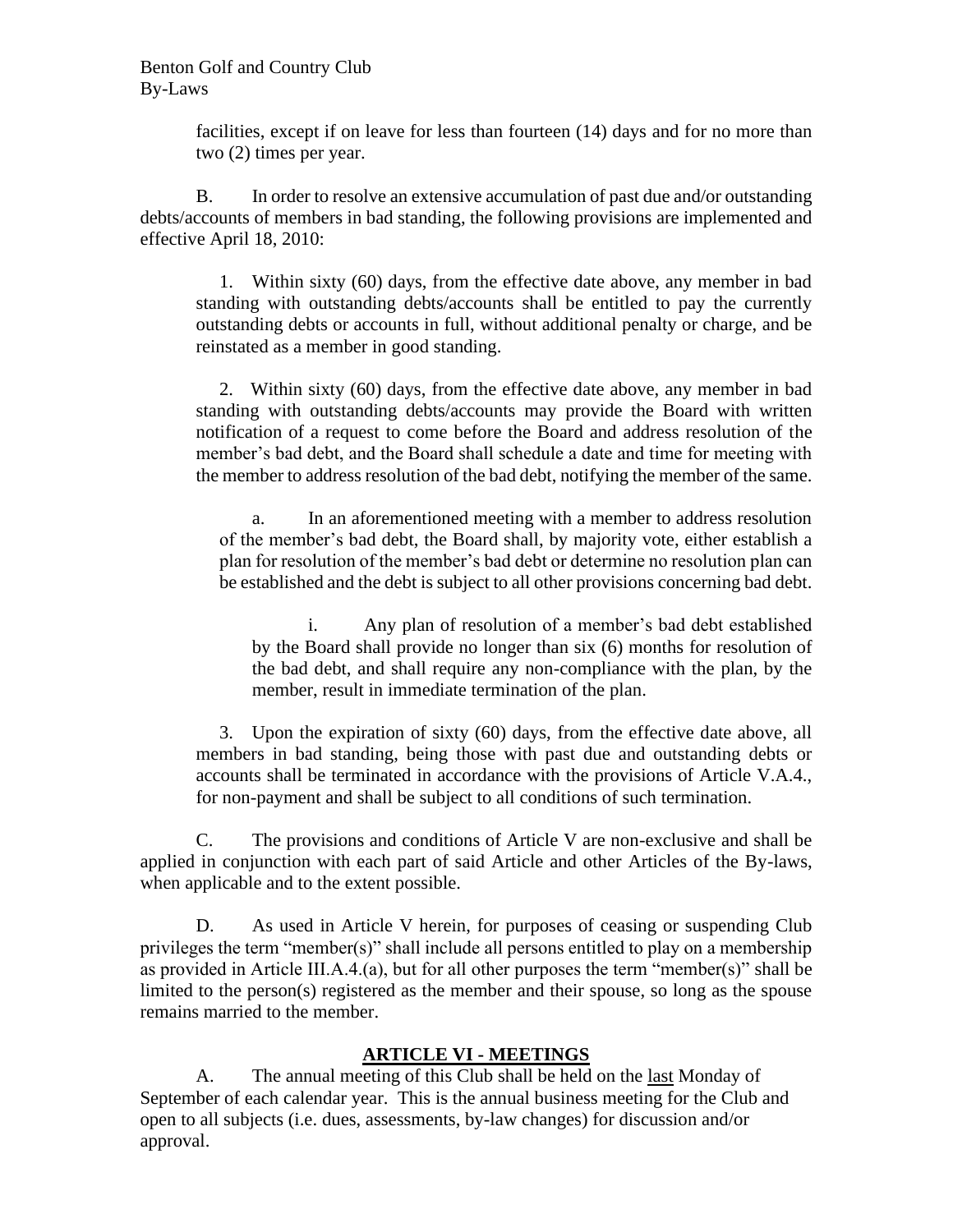1. The membership shall be notified email at least seven (7) days prior to the meeting of the time and place of the meeting.

 2. Annual reports shall be received, and Directors shall be elected at the annual meeting.

 3. One-fifth (1/5) of the membership shall constitute a quorum for the annual meeting or any special meeting of the membership.

B. Special meetings of the membership of this Club may be called and set by the President with at least seven (7) days' notice to the members of date, time, place and purpose of the meeting via email.

C. Board of Directors' meetings shall be monthly and special meetings shall be held as called by the President

1. Failure of any Officer or Director to attend three (3) successive meetings shall be good cause to declare a vacancy in the office held by such Officer or Director. Any such vacancy shall be filled by a majority vote of the active directors.

2. Seven (7) Directors shall constitute a quorum for meetings of the Board of Directors.

## **ARTICLE VII - GUEST PRIVILEGES AND RESTRICTIONS**

A. During the week (Mon. – Fri.), excluding holidays in May through September, non-member Marshall County residents are permitted to golf, with payment of regular or then public green fees, cart fees and/or trail fees, subject to course availability and Club events. On weekends (Sat. – Sun.) and holidays in May through September, a member may bring up to three (3) non-member Marshall County residents to play golf as a regular guest, subject to course availability and Club events. A non-member Marshall County resident playing as a weekend/holiday guest shall be required to pay regular or then public green fees, cart fees and/or trail fees, and in no event shall any reduced member, out-of-county guest or house guest rate apply to a non-member Marshall County resident. Weekend/holiday non-member Marshall County resident guests shall be required to play in the same group or pairing as their member host. The foregoing restrictions shall not apply to a non-member Marshall County resident that is also a member of Calvert City Country Club, except they must pay regular or then public green fees, cart fees and/or trail fees, not to be reduced to any special guest rates or house guest rates, and play is subject to course availability and Club events.

B. Prospective members may have full use of the facilities for one visit with no fees, when accompanied by a Club member. These prospects shall sign a special guest book for record and follow-up file.

C. Out-of-county house guests of members may have full use of the pool and tennis courts with no fee, when accompanied by a Club member. These guests may play